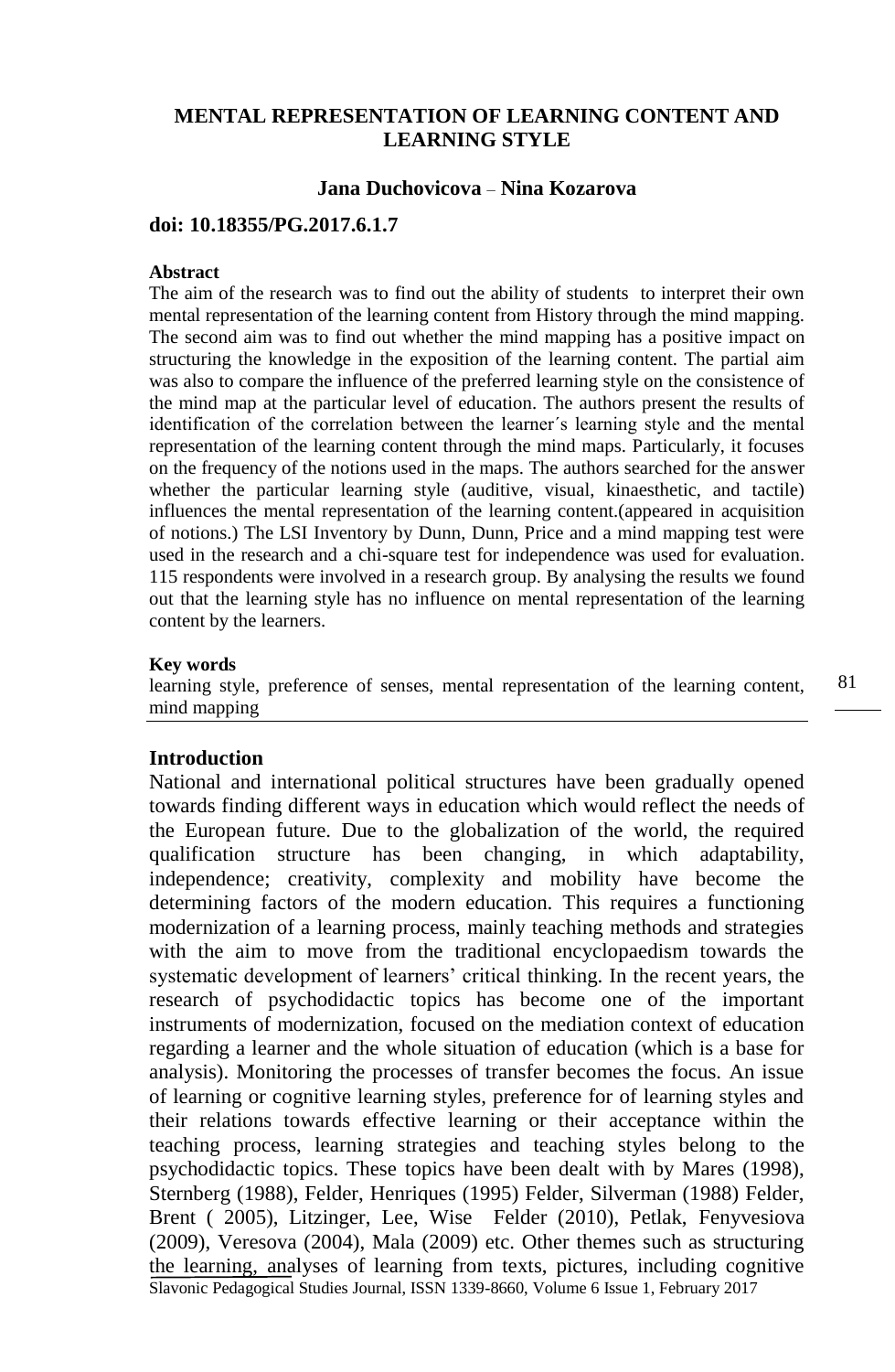mapping have been discussed by Pupala, Osuska, (1997), Mares (2001, 2011) and autoregulation of learning (Mares, 1998, 2001; Zimmerman, 1998; Helus, Pavelkova, 1992).

The research focuses on the existence of correlation between the preference of the learning style and consistency of the mental map expressed in the frequency of the concepts as one of the examined indicators. The paper also pays attention to explanation and operationalization of key terms such as a mind map and learning style.

## **Mind maps in education as instruments of meaningful learning**

Learning, according to Ausubel (1967), is a process of building knowledge structure – a knowledge scheme. By implementation of new knowledge, new features are subordinated to more general schemes by which the new structures and recent knowledge are enriched and changed. Joycea (2008) worked out the processes operating towards the meaningful learning, according to Ausubel. These are derivative subsumption, correlative subsumption, superordinate learning and combinatorial learning. Meaningful learning focuses on so-called expository teaching. The essential element in Ausubel´s expository teaching is the advance organizer which is interpreted as an initial organizing element. This element is information (or set of informations, notions and claims) which are expressed by a teacher with the aim to help organize "newly-come" information. They are mainly used in the introductory parts of the topic and their task is to manage further progress of a learner. The advance organizers are parts of teacher´s talk or learning material for learners. Veselsky (2005) states that an initial organizing element is a certain bridge between a new learning material and actual knowledge of learners because it represents initial claims and concepts related to the ideas at a lesson, as well as knowledge acquired by the learners to which the new content will be built. Ausubel distinguishes two types of advance organizers:

- 1. Comparative helps learners recall original knowledge form their memory activating already existing knowledge scheme in that particular topic. The aim is to provide fluent sequence so that the learners can build their knowledge.
- 2. Expository creates a primary scheme providing further information which has not been known by a learner, however, they are necessary for comprehension of a new learning content.

According to Mareas (2001) the structure of learning content as well as teacher´s explanation are incomplete and not very well organized in the real practice. Basic units of learning content do not respond to the learner´s age and some concepts and relations, essential for learners´ comprehension, are missing.

Based on Aushubel´s theory and its implementation in other studies, Grösser (2007) formulated dimensions supporting meaningful learning. Those are teacher´s support in learners´ engagement, enthusiasm, professional competences of teachers and subject knowledge and learners´ involvement in more complicated talks, enabling educational activities by using various materials, replies to the requests for help and attention, self-reflection of teaching practice by a teacher, support for learners as active participants in the process of education and creators of knowledge structure, help for learners to reach their intellectual potential.

Novak (1998) was inspired by the theory of meaningful learning by Ausubel (1967) in creating of so-called conceptual (mind) mapping, which is a method stemming from the theory of meaningful learning.

Mind mapping is a process of creating a mind map which helps learners show relations of thoughts, concepts and words, ideas are connected with the learning content of a topic. It is also (a means of) a feedback for a teacher. Mind maps can

Slavonic Pedagogical Studies Journal, ISSN 1339-8660, Volume 6 Issue 1, February 2017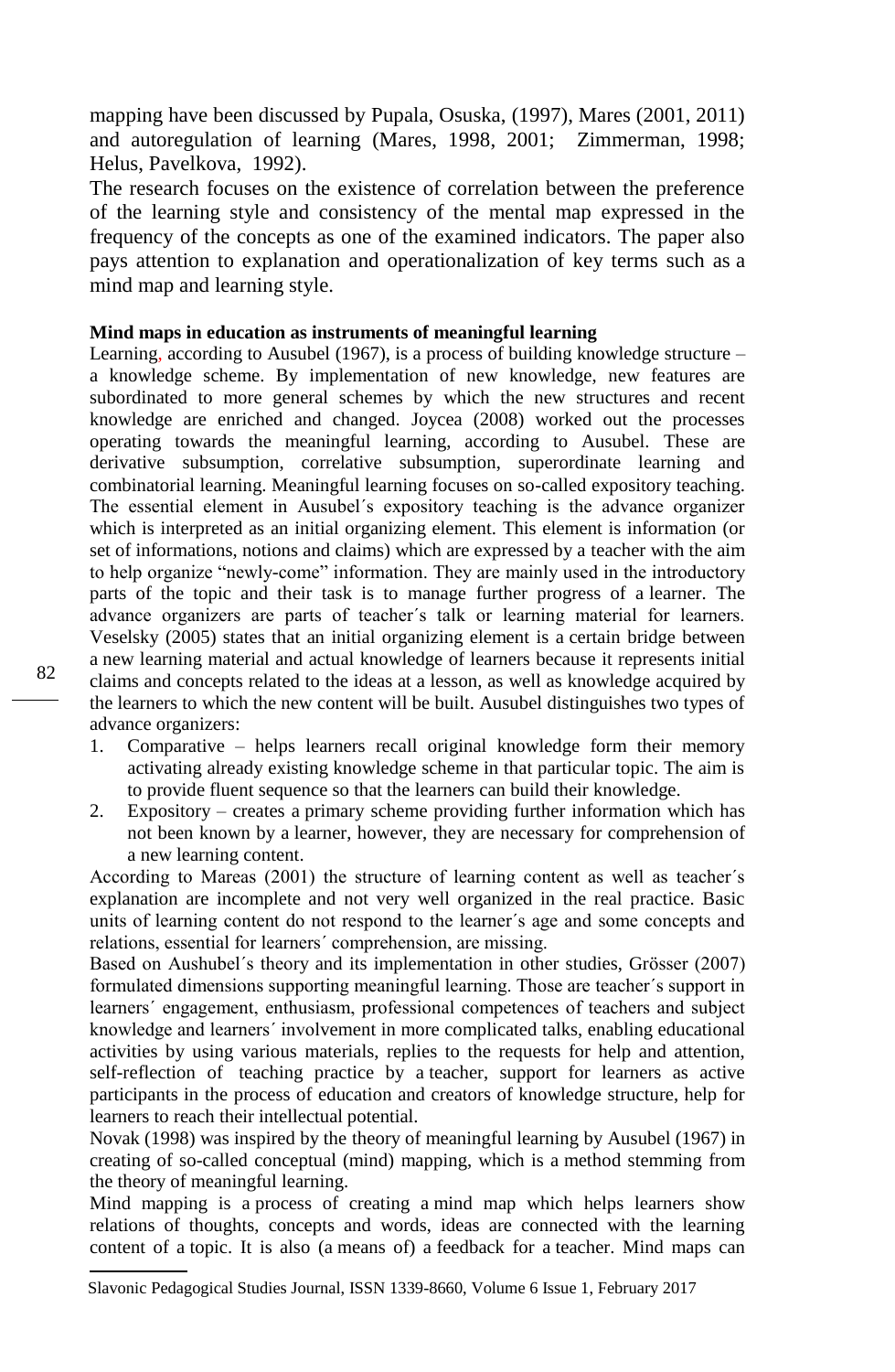serve to a teacher as information about the knowledge of a learner with a teacher should follow according to the principles of meaningful learning during the lesson. They also help in catching possible misconceptions of a learner with the aim to correct it.

Buzan (2007) reckons that until an individual can find an association between information and images, the brain creates synopses and thus helps think. Images which are caught on a mental map are interconnected and thanks to associations the brain can make such mind jumps leading towards quick understanding and rich imagination. Logic and organized connected information support a synergetic way of thinking.

The knowledge is important for school environment as well as for the field of education. All the key concepts or main ideas learners should focus on should be demonstrated visually (on the board, layout, etc.) and in the spoken explanation it is necessary to develop the concepts in parallel to the details. Thus, the right hemisphere is able to process the seen things whereby the left one can process the words. Interconnection of these two functions should contribute towards the more effective learning and remembering of the learning content.

The mind maps cannot be looked at as coloured and well-designed schemes because in teaching and learning it is not only a process of its creation. It means that an active element is important in which a learner learns through the map creation, understands correlations, thinks and that shifts him or her further. According to Mares (2001), on the one hand there are approaches towards improvement of teaching activities of a teacher. On the other hand, when we talk about learning strategies we mean processes of learner´s activity improvement when selecting the learning content, its memorizing, storing in memory and further recalling with an intention of meaningful learning.

The most popular mind maps are circle maps used mainly as a tool for defining a concept or idea; then a bubble map used for description of qualities, in which a central concept is written in the middle and its characteristics are written in the side bubbles; a double bubble map is used for comparison of contrasting phenomena (subjects, persons, etc.), when determining their common and different qualities. A tree map groups thoughts or concepts into categories or groups. A flow map orders in step by step approach a certain process, event- therefore this type is used for ordering and adding particular information into a certain order as well as for identification of relations among periods or sub-periods of a certain event. A multi flow map is used for picturing causes and effects of a certain event, a bridge map is a tool for application of the searching process and showing analogies. A brace map is used for deeper analysis of the entire objects and their parts. Each of these types is different from the point of view of the difficulty and cognitive activities which are developed when learners solve them.

A concrete implementation of a mind map into teaching within individual or a group work enhances active thinking of learners. There is an activation of such knowledge processes which support meaningful learning, i.e. learning with comprehension and prevent mechanical memorization of learning content.

For illustration, Daley (2004), Swan (1997), Bahr (2004), Perusich (2010) and many others focus on mapping techniques.

The way how the concepts happen in the brain still remains unrevealed. Thagard (2001: 92) summarizes that concepts which partially respond to the words of the spoken or written communication, they are important parts of mental representation, but an idea that every concept is precisely defined can be forgotten. As well as seeing concepts as files of typical qualities due to the fact that the use of concepts lies in gaining approximate accordance between concepts and the world. A structure of 83

Slavonic Pedagogical Studies Journal, ISSN 1339-8660, Volume 6 Issue 1, February 2017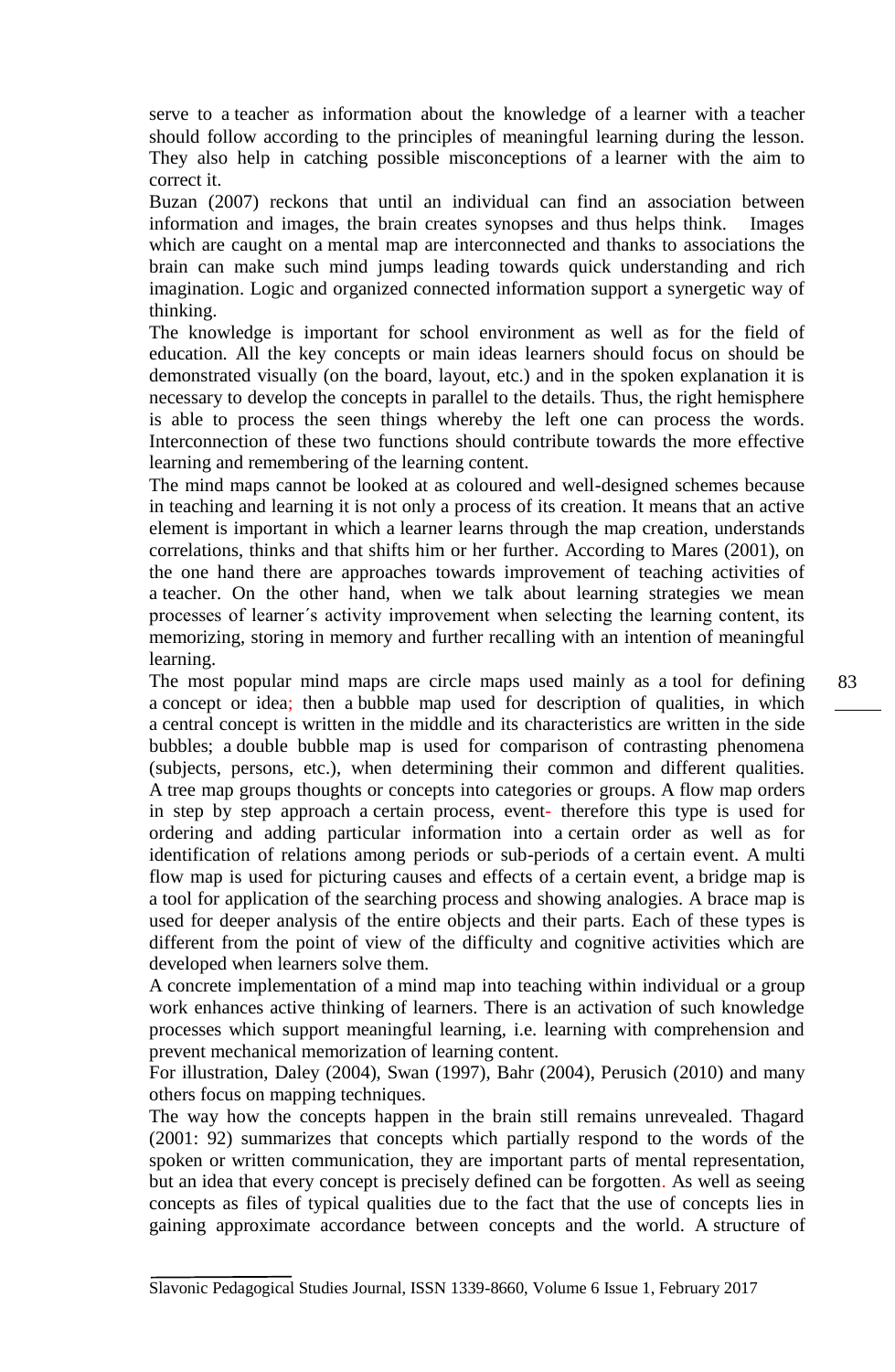mental ideas was discussed by e.g. Kosslyn (1994), Glasgow and Papadias (1992) Wong, Lu and Rioux (1989), etc.

Evaluation of mind maps can be considered as a positive factor. A teacher can relatively easily find out, by looking at a map, whether the learners acquired key concepts of the learning content, or whether they have understood relations between particular concepts. Mind maps can be evaluated in two ways. The first lies in a visual control which can identify the absence of certain concepts. The second is called scoring based on certain criteria which can be adapted by a teacher or a researcher in order to process them afterwards.

Tamir (1996) determined correlations as criteria for scoring (concept correlations: 1 point for correctly pictured correlation between the two concepts), hierarchies (1 point for each level but the two last levels are not counted), making new branches (1 point for each level and all other branches are evaluated with 3 points). By the sum of the points for all the evaluated categories a quantitative data is provided – the level of a mind map elaboration.In connection to significant psychodidactic activities, our ambition is to contribute towards cognitive knowledge by the research carried out in the field of learning style preference correlating with representation of the learning content caught in a mind map. We come out of the fact that if an educational activity is about to help in a child´s orientation, it should contribute towards ordering thoughts and concepts which are used.

When analyzing mental maps we selected the following criteria for scoring: a key concept of the learning content, a frequency of the concepts in the map, a structure of concepts/hierarchies and consistency of a mind map. In the hypotheses of the study there are results related to the operationalization frequency of the concepts which are connected to the learning content. Those concepts from the learning content but also the interdisciplinary concepts related to the learning content but have not been mentioned, were counted.

## **Learning style preference and its reflection in a teaching process**

A learning style is a sum, set of procedures which are preferred by an individual when learning during a certain period of his or her life. It is a specific way of learning which a learner uses in different learning situations and these procedures are not stable and can change throughout the life (Mares, 1998: 75).

Problems of styles have been studied in the world for almost four decades and they approach us through the studies and scientific papers, e.g. by Turek (2002), Kaliska (2009), Riding, Rayner (2009), etc.

Honey and Mumford (1992) have tried to develop a theory of learning styles in a commercial context and created following types of learners: an activist (is pleased from a new experience, is engaged into activities, decides intuitively, is a team player, does not like administrative work and implementation of new procedures), a theorist (focuses on ideas, plans, he/she is logical, generalizes and systematically plans, but does not trust in intuitive or social and emotional engagement), a pragmatist (is pleased with team work, discussion, debates, practical and risky applications carried by results, but he/she avoids reflection, observation and a level of deeper understanding), a reflector (focuses on understanding of concepts, uses procedures of observation, description, prediction of results (Riding, Rayner, 2009).

Entwistl (1997), Biggs (1993) represent models of learning styles based on study orientation. They have their base in phenomenological psychology and humanistic conception in which learning is considered to be a subjective issue and every human has different qualities and due to this reason they set the goal to look at the learning process through the learner and his experience, perception of phenomena and situation, approach towards learning, study results, etc.

Slavonic Pedagogical Studies Journal, ISSN 1339-8660, Volume 6 Issue 1, February 2017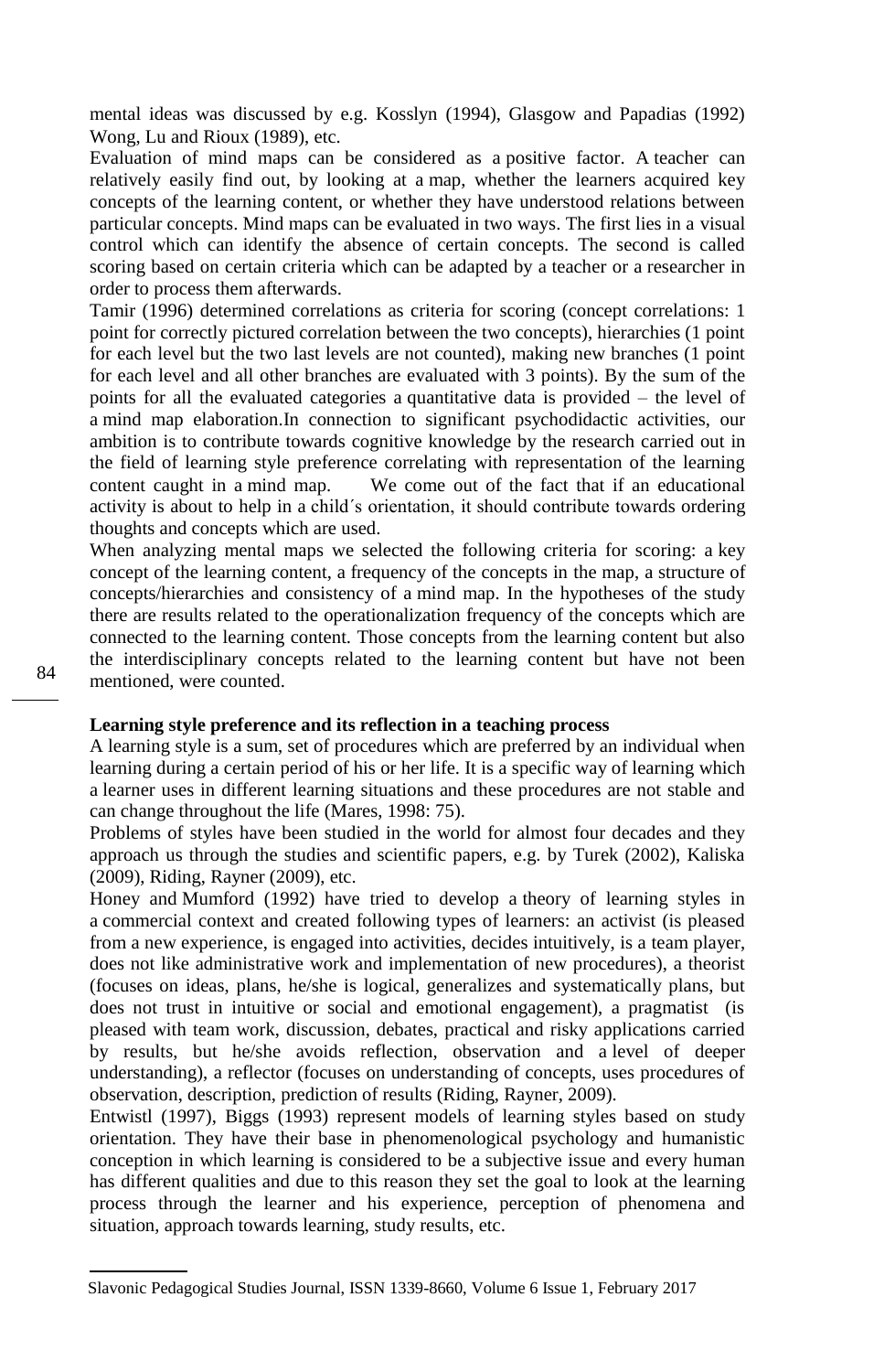Theories of Dunn and Dunn (1979) are based on learning preferences. The authors focus their attention on measurement of individual preferences within the scope from the environment until the factors of teaching which influence learning of a pupil. Their learning styles reflect the ways in which five basic stimuli affect an ability to perceive, cooperate and react to a learning environment. As stated by the authors, an individual reaction determines the preferred way of learning. It will change like the factors in learning environment or in a learning process. Stimuli of environment, emotional stimuli, and sociological, physical and psychological stimuli belong to the rest of them.

Sollar (2002) in his research tried to prove relations between learning styles and school performance and it has brought a lot of interesting findings. He found the independence of preferred learning styles from a school performance of the learners. The results gained by this research thus support a potential of cognition and the meaning of intentional work with cognitive and learning style when finding the ways of how to achieve successful education and respective learning behaviour. The author thinks that this approach should be positive, focused on success and come out of recognition of individual differences within the learning context.

The studies realized in the field of learning styles focus on finding the efficiency of learning presented in the school performance in relation with the respect for a concrete preferred learning style in education. Duchovicova (2011) searched for the influence of differentiation of education based on the respect of various learning styles in English language acquisition of language categories. The author found out that the respect for an individual learning style has a positive impact on knowledge acquirement in English in the field of vocabulary and grammar.

More than twenty years ago the studies by Griggs, Dunn (1984), Smith, Renzulli (1984) proved that respecting learning styles can remarkably highten the effectivity of learning. They also point at the fact that respecting learning styles also means leaving a traditional way of presentation of the learning content, losing own teaching style, with a higher number of students involved in the educational process. Friedman and Alley (1984) also found out that a long-term disrespect of a preferred learning style can lead towards the stress and following frustration related to the subject.

A lot of authors use LSI Inventory for learning style identification. The researchers focus more on intersexual differences in learning styles, or on the impact of giftedness on learning styles.

With the help of the LSI Inventory, Cody (1983) carried out the study in which he compared learning styles of average, gifted and exceptionally gifted learners in the fifth to twelfth grade. He concluded that average learners preferred learning in warm and silent environment; they were distinguished by lower motivation for activities. The findings also point out the fact that gifted learners preferred only a reasonably warm environment and free tasks. On the contrary, the exceptionally gifted learners chose the background noise, cold environment and less structural tasks.

Cvanova (2004) identified learning styles within the focus on intersexual differences. The author proved as well as Dunn et. al (Dunn, Dunn, Price, 2004) higher preference of tactile learning of boys. At the same time, she found out that boys prefer individual learning. The girls prefer learning with their friends and their learning style is mostly auditive/visual. This research was proved also by Pelouskovsa (2006), who found out that tactile learning has the significant variable higher with boys than the girls.

Honigsfeld and Dunn (2003) state that except for the gender also other elements contribute towards learning style differentiation such as culture, creativity, age, level of school proficiency and cognitive style. In connection with the genders, they found out that boys prefer more interaction with their peers rather than learning as such. They also prefer more movement. The girls need higher temperature and they have

Slavonic Pedagogical Studies Journal, ISSN 1339-8660, Volume 6 Issue 1, February 2017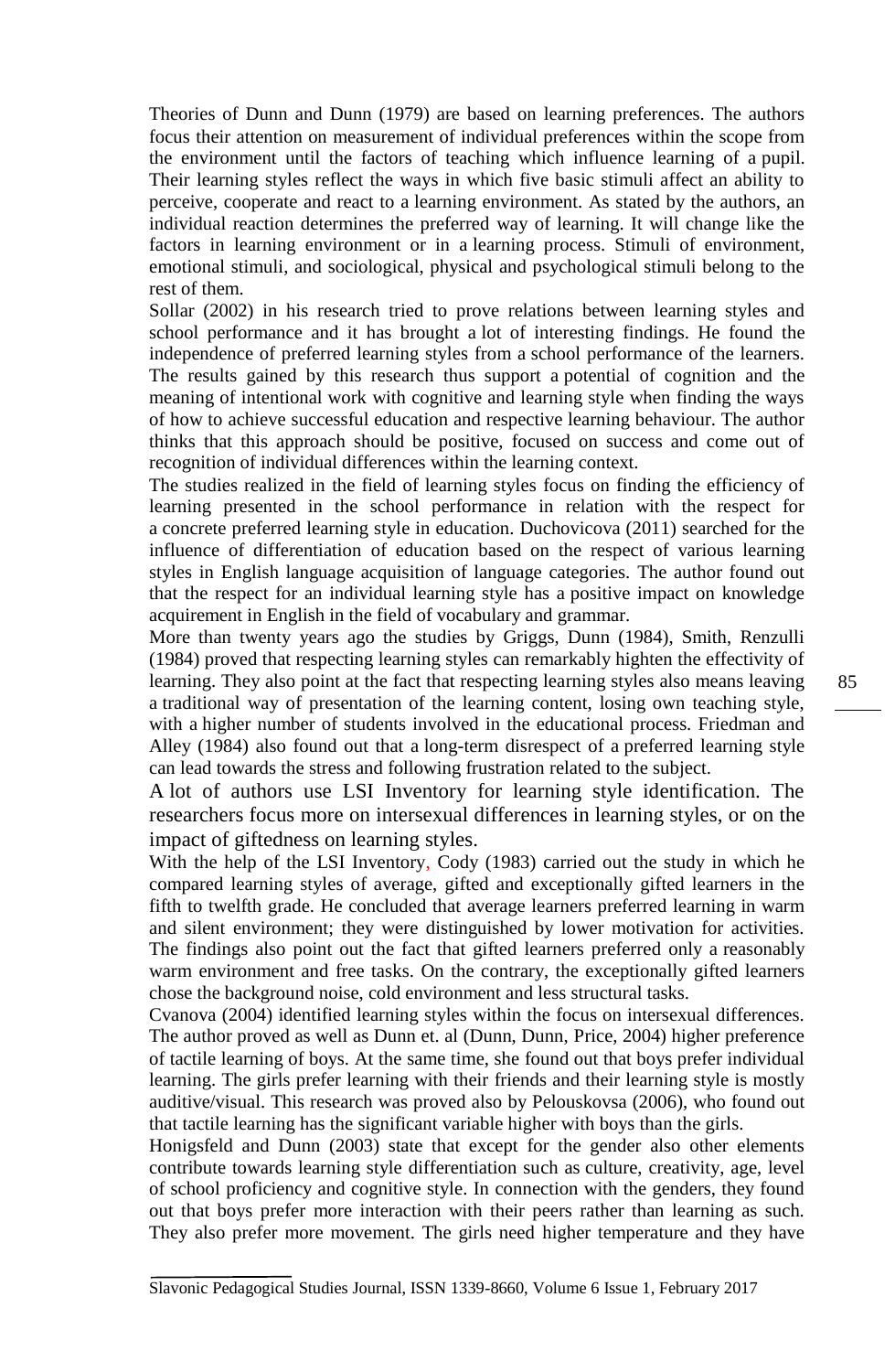a higher rate of intrinsic as well as extrinsic motivation, they prefer being accompanied when learning.

The Czech researchers Mares a Skalska (1994) focus on learning style determination and they proved the findings of Honigsfeld and Dunn (2003) valid also at the Czech schools. In their studies they found out that boys do not mind the noise and noisy background and prefer clear task structuralisation. Moreover, the authors state that girls in general prefer learning in the afternoons and evenings as a statistically significant result. The correlation between a learning style and a mind mapping has been rarely searched.

If a learner in a process of learning recognizes weaknesses and strengths, he or she can choose the most effective operation by which the best results are achieved. Therefore, every individual creates a system of behaviour when learning, which is considered to be the most effective. It is a learning style which is different by its structure, quality or a way of application and flexibility.

Our research, realized in 2015, was focused on correlation of the chosen factors of learning style (responsibility and task structuralization) and chosen categories of representation of the learning content(consistency, quality, hierarchy) identified through mind mapping. None of the followed features influenced the chosen parameter of operalization? of the mind map (consistency, quality of hierarchies). We found out that subjective mind maps of the learners and their learning styles are not significantly influenced. Regarding these results we focused on research of other factors of the learning styles.

#### **Research aims**

The subject of the research realized in 2015 was the ability of learners to interpret their mental representation of the learning content (the chosen topic was from the social and scientific subject - History) depending on their preferred learning style. Creation of mind maps becomes an evaluation instrument. The criteria for scoring were the frequency of concepts, relations, hierarches and branch making. The study presents the results of the first examined criterion – frequency of concepts.

The categories of the learning style summarize the emotional, physical, social and environmental factors which are preferred by an individual when learning and attention focusing at school. In the study we evaluate the chosen styles, namely *auditive, visual, kinaesthetic and tactile* (in terms of the identification instrument of Learning Style Inventory /Dunn, Dunn, Price, 2004/).

**The aim of the study** was to find out whether there is a correlation between the chosen factors of the learning style and mental representation of the learning content. The research problem identifies the following: *What is the correlation of the learning style preference (auditive/visual, kinaesthetic, tactile) and conceptualization of learners' knowledge in History, represented by a frequency of acquired concepts.* The following hypothesis is formulated from the research problem.

**H 1:** We assume that *the preferred learning style (auditive/visual, kinaesthetic, tactile)* influences the mental representation of the learning content presented in *a learning performance (frequency of acquired concepts).*

#### **Research Methods**

In the context of the needs of the formulated research problems the following was used:

1. The standardized Learning Style Inventory, (Dunn, Dunn, Price, 2004) was used. The Inventory focuses on preference of some factors which influence learning and are also decisive for the learning style of a learner. It summarizes emotional, physical, social and environmental factors which are

Slavonic Pedagogical Studies Journal, ISSN 1339-8660, Volume 6 Issue 1, February 2017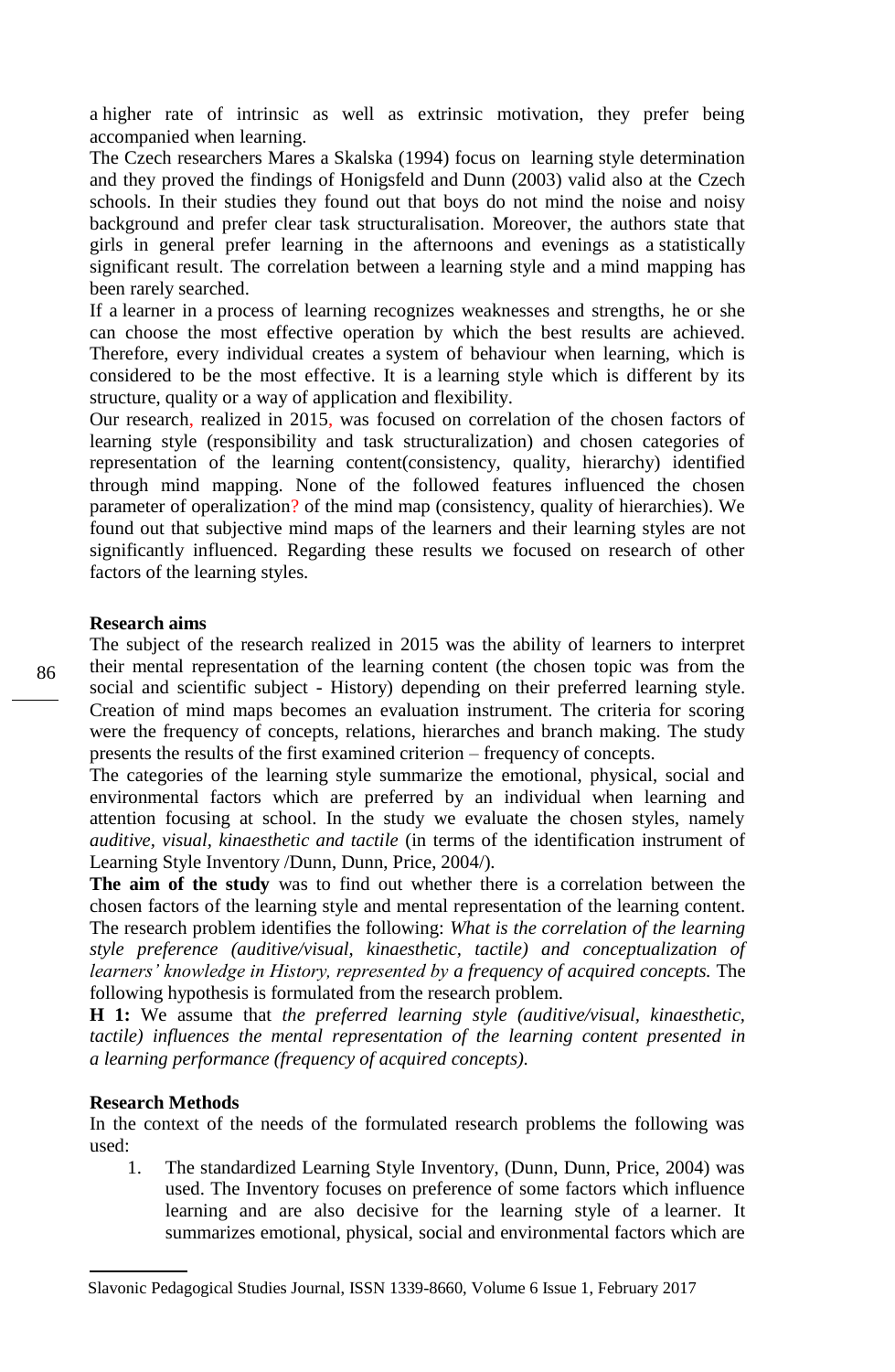preferred by an individual when learning and focusing the attention at school. This distinguishes him or her from their peers. By LSI Inventory examined the learning of particular learners. The inventory consists of 71 questions. The acquired results were processed by particular item coding in a way that it was formulated clearly whether a learner the given factor either *0 - does not prefer or 1- prefers*.

2. The test for mind mapping was a method used for mental representation of the learning content. Before the research one lesson was devoted to creation and use of mind mapping when learning and teaching. The learning content, which had been covered during the previous lesson, was transformed into the mind map. Secondly, the learners created their mind maps from any learning content they had chosen on their own. They commented the mind map creation as easy to design but demanding for thinking. During the research the learners could write down a key word, which was analysed in detail during the lesson, anywhere in the paper. Secondly, the concepts, names, dates, years connected to the key word were joined by lines. Each learner worked on his or her mind map individually. In each class it was an unstructured form of mind mapping as the learners had not received any list of compulsory concepts but only the key word to which the structure of other concepts was necessary to make.

The learners used also verbs among the concepts (nouns were mostly used), through which they noted down the connections among the concepts on the map. Due to the reason that the key word was analysed in detail and the mind map creation happened shortly after the teaching, the focus was not only on general knowledge but mainly on testing the result knowledge acquired during the lesson. The frequency of concepts was determined for the key criterion when evaluating the maps. The factor of concept frequency is characterized as all the concepts on the map which were covered in the learning content but also interdisciplinary concepts and also the concepts connected with the topic, even though these had not been mentioned in the schooling environment (each concept was given 1 point regardless the fact whether the concept was connected directly with the learning content or it had been an interdisciplinary one. Afterwards, all the points were counted altogether and the result number was given.

3. *The Chi-square test of independence* was used as a statistical method for evaluation the research finding.

# **Characteristics of the research sample**

School environment in which the research was realized was narrowed into educational environment of secondary schools/secondary grammar schools. We assume that the learners have their knowledge structure more stable. The research sample consisted of four classes, in which there were both - boys and girls. Each respondent had the same conditions for fulfilment the LSI Inventory as well as for making the mind map according to the certain topic. In order to generalize the results we tried to have the sample selection objective. We chose 115 respondents in total who attended four classes.

| <b>Class</b> | <b>Learners in Total</b> | <b>Girls</b> | <b>Boys</b> |
|--------------|--------------------------|--------------|-------------|
| 2Α           |                          |              |             |
| 2Β           |                          |              |             |

### *Table 1: Structure of a research sample*

Slavonic Pedagogical Studies Journal, ISSN 1339-8660, Volume 6 Issue 1, February 2017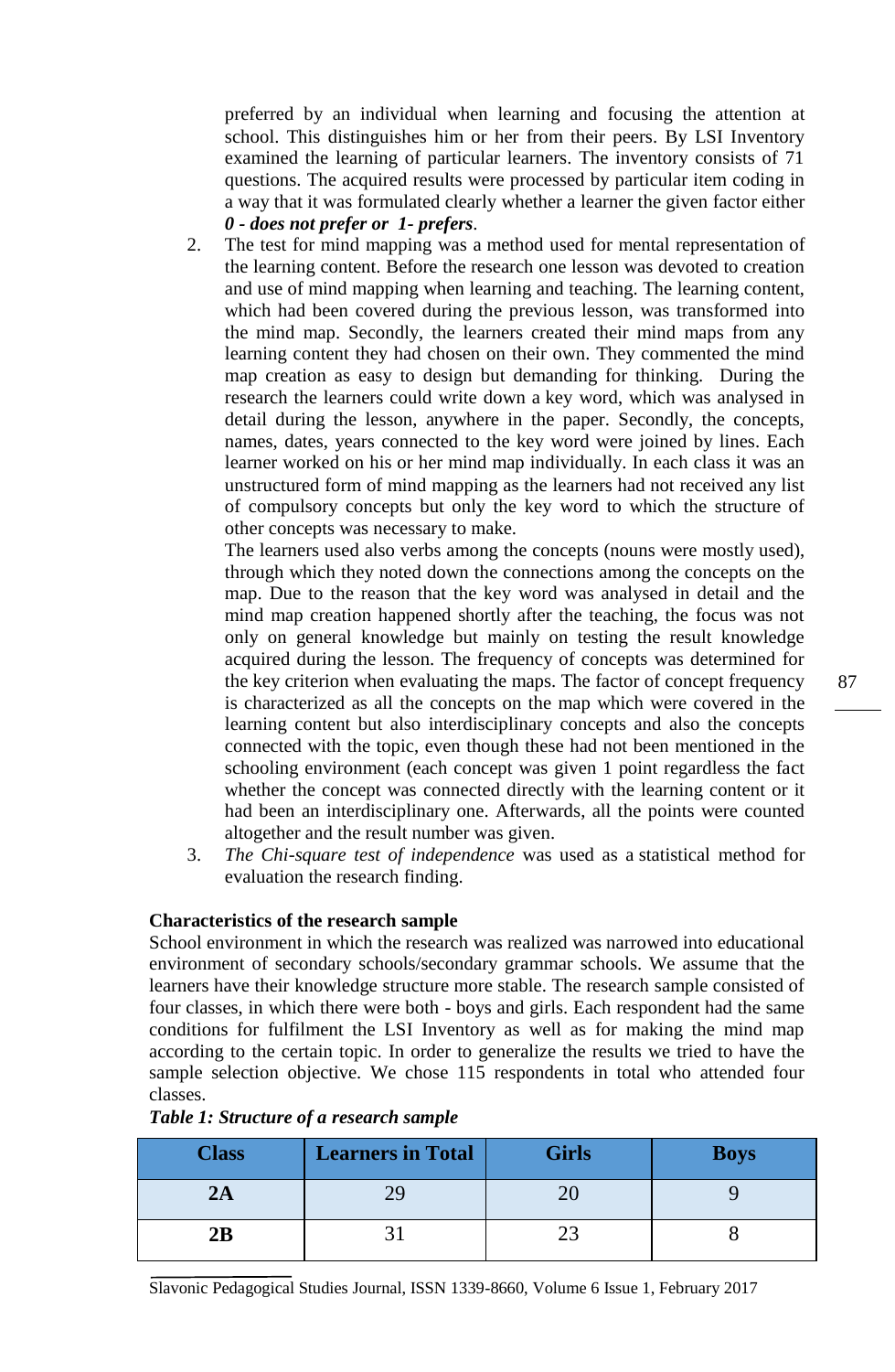| ∸⊾ |   |  |
|----|---|--|
| -- | ຼ |  |

The table is used for a detailed analysis of the research sample which consisted of four classes. Apart from the number of learners there is a number of preferred learning styles identified with the help of LSI Inventory.

| <b>Class</b> | <b>Number</b><br><b>of</b><br><b>Learners</b> | Auditive /<br><b>Visual learning</b><br>style | <b>Tactile</b><br>learning style | <b>Kinaesthetic</b><br>learning style |
|--------------|-----------------------------------------------|-----------------------------------------------|----------------------------------|---------------------------------------|
| 2A           | 29                                            | 24                                            | $\mathfrak{D}$                   | 3                                     |
| 2B           | 31                                            | 22                                            | 4                                | 5                                     |
| 2C           | 26                                            | 13                                            | 4                                | 9                                     |
| 2D           | 29                                            | 18                                            | 6                                | 5                                     |

*Table: 2 Identification of preferred learning styles of the learners* 

# *Picture 1: Mind map samples*

# 88

# **Analysis and interpretation of findings**

The research focused on correlation of the preferred learning style and the learner´s mental representation of the learning content through mind mapping. For evaluation of the findings a chi-square test for independence was used. The following conclusions were made.

We assumed that the concrete preferred learning style (auditive/visual, kinaesthetic, tactile) influences the mental representation of the learning content presented in the learning performance (frequency of acquired concepts).

If we follow two statistical signs we gain an idea of their dependence in the way that the research findings are ordered in a two-dimensional table. This is a table in the legend of which there are variants of one sign, and in the head there are the variants of the other sign. In particular cells there are frequencies of combinations of the both sings. These frequencies are called empirical frequencies. The left column of the table represents 0-nonpreference and 1-preference of LSI Inventory factors. In the last column of the table there are line sums and in the last line there are column sums of the empirical frequencies. In the right-bottom corner of the table there is a total sum, i.e. total number of observations.

Slavonic Pedagogical Studies Journal, ISSN 1339-8660, Volume 6 Issue 1, February 2017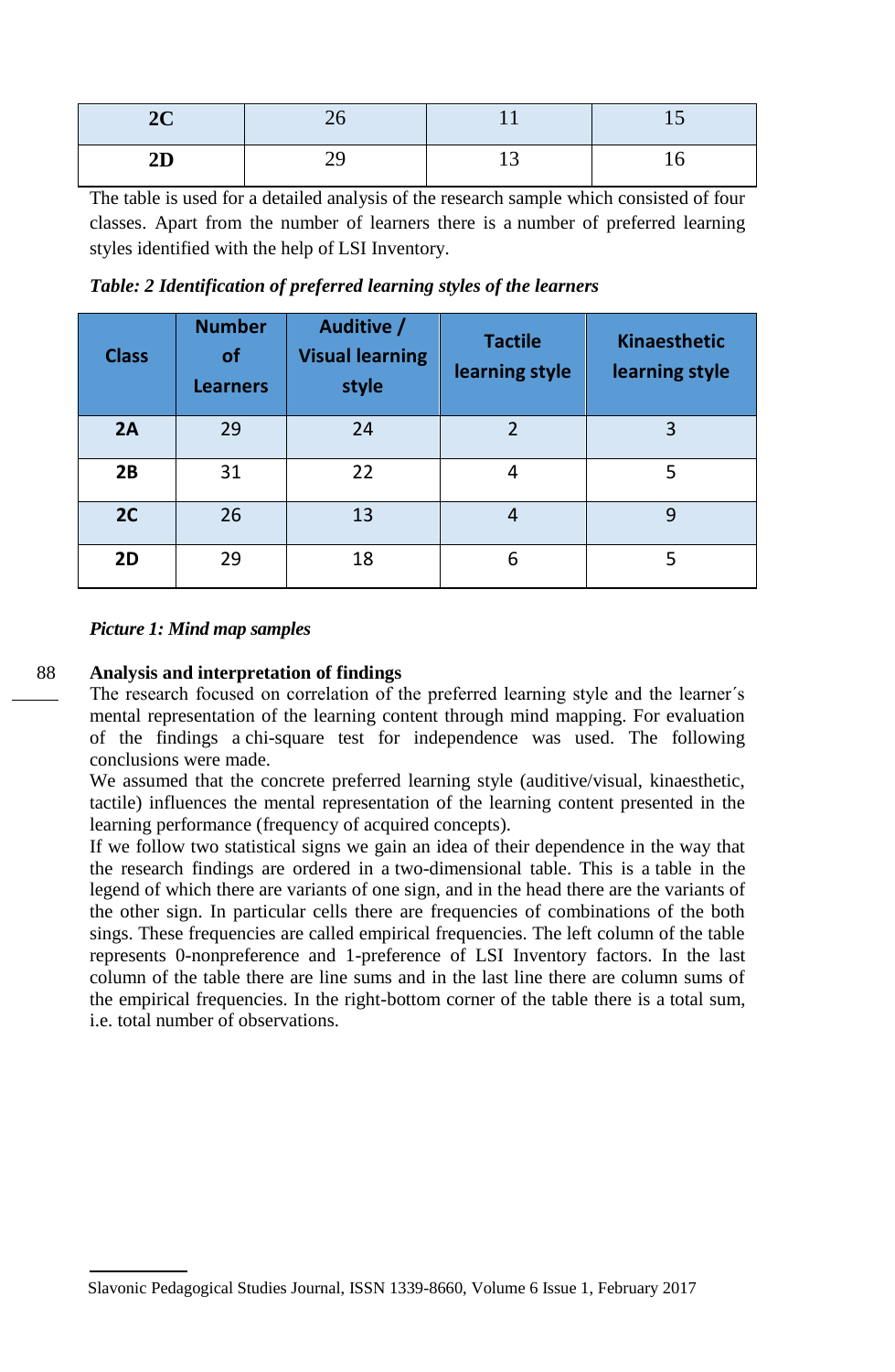| Frequency<br>of concepts<br>A/V style | do<br>10 | 20 | 30 | 40 | 50 | 60               | 70 | 80 | 90 |     |
|---------------------------------------|----------|----|----|----|----|------------------|----|----|----|-----|
| 0                                     | 0        | 0  |    |    | 0  | $\left( \right)$ |    |    |    |     |
|                                       |          | 23 | 32 | 17 | 13 | 11               |    |    |    | 113 |
|                                       |          | 23 | 33 | 18 | 13 | 11               | J  |    |    |     |

*Table 3: Auditive/visual learning and frequency of concepts on the mind map* 

| until 50       | above 50 |                |
|----------------|----------|----------------|
| $\mathfrak{D}$ | ∩        | $\mathfrak{D}$ |
| 89             | 24       | 113            |
| 91             | 24       | 115            |
| do 50          | nad 50   |                |
| 1.234783       | 0.765217 |                |
| 69.76522       | 43.23478 | 0.000102       |

The sign "auditive/visual learning" and the sign "frequency of concepts on the mind map" were independent. The table of empirical frequencies was made. It showed that in several cells the frequencies were lower than 5. Therefore, the reduction of columns and lines of the table was carried out and the expected frequencies were counted for the reduced table. The value of the testing criterion 0,000102 was counted out of the findings. This value is lower than the one from the table (3.84). The test just showed that there is no dependence among

the signs.

| Frequency<br>of concepts<br>in T style | do<br>10 | 20 | 30 | 40 | 50 | 60 | 70 | 80 | 90 |     |
|----------------------------------------|----------|----|----|----|----|----|----|----|----|-----|
|                                        |          |    | h  | 2  |    |    | ∍  |    |    | 21  |
|                                        | 3        | 19 | 27 | 15 | 9  |    | 2  |    |    | 94  |
|                                        |          | 23 | 33 | 18 | 13 |    |    |    |    | 115 |

*Table 4: Tactile learning and frequency of concepts on a mind map* 

In the table No. 3 we tested the sign "tactile learning" and the sign "frequency of

| Up to $50$ | above 50 |          |
|------------|----------|----------|
| 18         | 3        | 21       |
| 91         | 24       | 115      |
| do 50      | nad 50   |          |
| 12.96522   | 8.034783 |          |
| 58.03478   | 35.96522 | 0.96E-05 |

concepts on a mind map" and they were independent. The table of empirical frequencies showed that in several cells the frequencies were lower than 5. Therefore, the reduction of the columns and lines and the expected frequencies were counted. The value of the testing criterion was 0.96. This value is lower than the one from the table (3.84). The test just showed that there is no dependence between the signs.

Slavonic Pedagogical Studies Journal, ISSN 1339-8660, Volume 6 Issue 1, February 2017 *Table 5: Kinaesthetic learning and frequency of concepts on a mind map*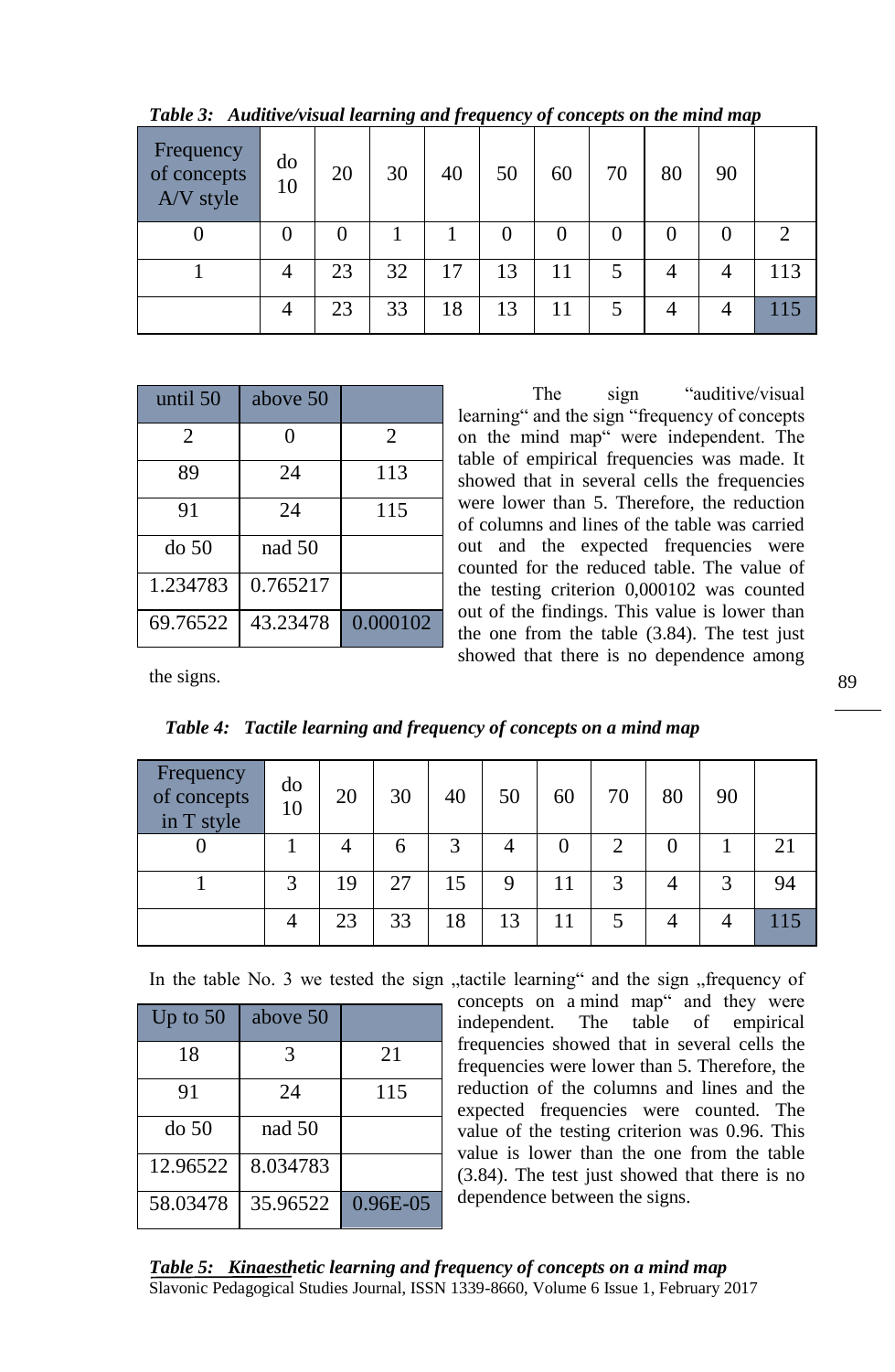| Frequency<br>of concepts<br>style | do<br>10 | 20       | 30 | 40 | 50 | 60 | 70 | 80 | 90 |     |
|-----------------------------------|----------|----------|----|----|----|----|----|----|----|-----|
|                                   | 0        | $\theta$ | 3  |    |    |    |    |    |    |     |
|                                   |          | 23       | 30 | 17 | 12 |    |    |    |    | 107 |
|                                   |          | 23       | 33 | 18 | 13 |    |    |    |    |     |

| until 50 | above 50 |             |
|----------|----------|-------------|
| 5        | 3        | 8           |
| 86       | 21       | 107         |
| 91       | 24       | 115         |
| do 50    | nad 50   |             |
| 4,93913  | 3,06087  |             |
| 66,06087 | 40,93913 | $0.73E-0.5$ |

In the table No. 4 we tested the sign "kinaesthetic learning" and the sign "frequency of concepts on the mind map". They were independent. The table No. 4 tested the sign "kinaesthetic learning"and the sign "frequency of concepts on the mind map". They were independent. The table of the empirical frequencies was made and it showed that the frequencies were in several cells lower than 5. Therefore, the reduction of columns and lines of the table was made and the expected frequencies were counted. The value of testing criterion 0.73 was counted

out of the results. This value is lower than the one in the table (3.84). The test showed that there is no dependence between the signs.

Based on the results from particular tables (No. 3, 4, 5) we can state that a concrete learning style used by mental representation of the learning content identified by LSI Inventory, does not influence the frequency of concepts on the mind map.

From the overall interpretation of the tables it can be claimed that a subjective mental representation of the learning content by the learners is not influenced by their learning styles. It means that there must be another reason why the mind maps of particular learners of the same school year significantly differ. It would be necessary to find out more about the factors which significantly influence the mind map results. Why does one learner have a very poor mental representation of the learning content through the mind mapping whereby the second learner has the concepts structured in a logic way?

### **Conclusion**

The aim of the research was to analyse the ability of the learners to interpret the mental representation of the content of the topic from the History subject through mind mapping regarding their learning styles on a chosen level of education. The learners at schools are in a very limited way systematically prepared for creating the structure of their knowledge on their own. Therefore, we assumed that the preferred learning style influences the mental representation of the learning content by a learner, concretely in an examined sign of the frequency of acquired concepts from the learning content. However, our assumption was not proven. The learning style has no influence on the concept acquisition, and thus on a mental representation of the learning content. The cause of the different learning performances at the secondary schools does not lie in a preferred learning style. We admit that the results may be influenced by the scope and the way of selecting the research sample or the scope of learners' representation according to particular learning styles and there can be also some other limits (e.g. uncontrollable variable such as gender or specialization of

Slavonic Pedagogical Studies Journal, ISSN 1339-8660, Volume 6 Issue 1, February 2017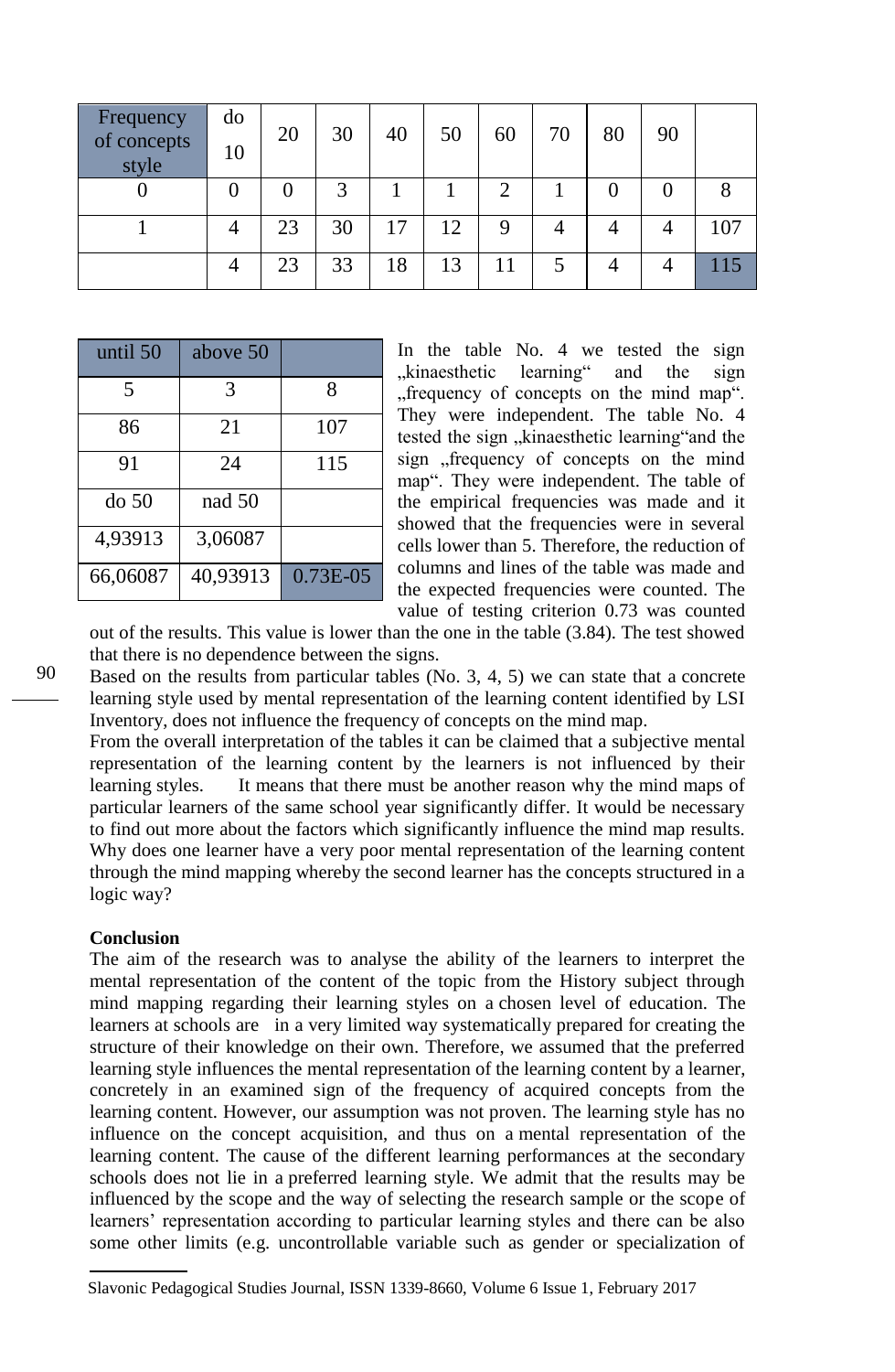particular classes), however the findings are considered to be significant in a psychodidactic level.

The learning styles are discussed by a lot of researchers and a lot of Slovak, Czech and foreign studies were carried out. An empirical comparison, or proving the relation of the learning style and their mental representation of the learning content point out the fact that the learning style does not influence the mental representation of the learning content, similarly as the findings made by Sollar (2002) and the learning style does not influence the school performance of a learner.

The psychodidactic understanding of teaching based on our findings increases the need of teachers to focus their attention not on learning style reflection but mainly on the creation of cognitive structures unlike presenting information aiming towards the knowledge creation in an isolated, chaotic, scattered, non-structuralized, memorized way which is not mostly with a long-term effect and their application is usually very problematic.

In a schooling environment the learners build their individual cognitive scopes mostly based on opportunities created for them by a teacher. These are covered in a content level and a level of relations among particular content items. Learners thus acquire scientific truths in the way comprehensible for them so that they are able to describe them. Provided that the learning process is effectively managed with clear aims, learners are able to solve new situations with the help of structuralized knowledge in connection with the skills and attitudes (these are shown in their behaviour). At the same time, they are able to change, update, enrich and clarify these structures due to new experience of different kind.

In relation to the above mentioned facts, it is very important to pay attention to the issue of structuralization of the learning content and building the structure by a learner. The construction of the learning content means the optimization of learning ways and it should cover the creation of meaningful blocks with logical relations, structuralized according to their own cognition, realizing the superior concepts, their identification and limitation of relations among them, constant finding of relations to the learning content based on their own experiences and further learning and using the content in the own educational objectives.

It is important for every learner to understand the covered learning content and interconnect it with the previously acquired knowledge, work them and apply them into everyday fields of their lives. If learners knew their abilities how to structuralize their knowledge easily, not only the knowledge quality would change but also their relations to learning and to the particular subject.

### **Acknowledgement**

*This study has been written under the project: APVV-15-0368 Practice in the centre of the subject field didactics, subject field didactics in the centre of preparation for practice*

#### **Bibliographic references**

AUSHUBEL D. P. 1967. Learning Theory and classroom Practice. Ontario: The Ontario Institute For Studies In Education.

BAHR. S. 2004. Bilingual knowledge (bik) maps: study strategy effects**.** CANAS, A. J., NOVAK, J. D. – GONZALES, F. M. (ed.): Concept Maps: Theory, Methodology, Technology. Proceedings of the First International Conference on Concept

Mapping. [online]. Pamplona, Spain: Universidad Pública de Navarra . 2004 [cit.2015-12-09]. Available

online[:http://cmc.ihmc.us/cmc2004Proceedings/cmc2004%20-%20Vol%201.pdf](http://cmc.ihmc.us/cmc2004Proceedings/cmc2004%20-%20Vol%201.pdf)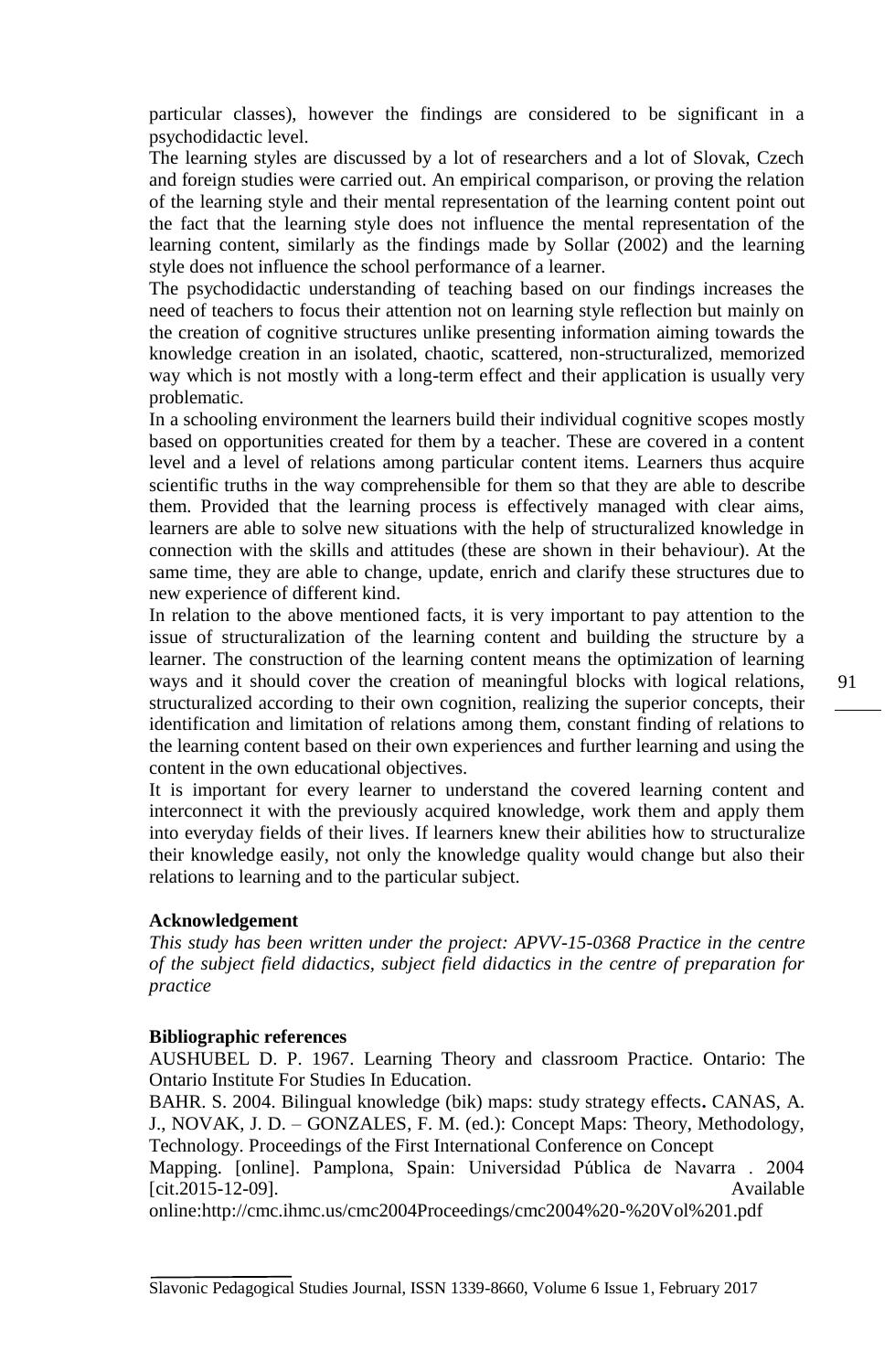BIGGS, J. 1993. What do inventories of students learning process really measure? A theoretical review and clarification. British Journal of Educational Psychology, vol. 63, p.3-19.

BUZAN, T. 2007. Mentální mapování. Praha: Portál, 168 s. ISBN 978-80-7367-200- 3.

CODY, C. 1983. Learning styles. Including hemispheric dominance: A comparative study of average, gifted and highly gifted students in grades five trouhg twelve. Doctoral dissertation, Temple University.

CVANOVA, H. 2004. Styly uceni a uzkost. Psemna prace k suborni zkousce (nepublikovana). Vedouci prace: Z. Stranska. FF MU: Brno.

DALEY, B. J. 2004. Using Concept Maps with Adult Students in Higher Education. In CAÑAS, A. J. – NOVAK, J. D. – GONZALES, F. M. (ed.): Concept Maps: Theory, Methodology, Technology. Proceedings of the First International Conference on Concept Mapping. [online]. Pamplona, Spain: Universidad Pública de Navarra . 2004, [cit. 2015.09.15]. Available onlin[e:http://cmc.ihmc.us/cmc2004Proceedings/cmc2004%20-%20Vol%201.pdf](http://cmc.ihmc.us/cmc2004Proceedings/cmc2004%20-%20Vol%201.pdf)

DUNN, R. – DUNN, K. 1979. Learning Styles/Teaching Styles: Should They ... Can They ... Be Matched?. Educational Leadership [online]. 1979, vol. 36, no. 4 [cit. 2015-11-30]. Available

onlin[e:http://www.ascd.org/ASCD/pdf/journals/ed\\_lead/el\\_197901\\_dunn.pdf](http://www.ascd.org/ASCD/pdf/journals/ed_lead/el_197901_dunn.pdf)

DUNN, R. – DUNN, K. – PRICE, G. E. 2004. Dotaznik stylu uceni. Praha: Institut pedagogicko – psychologickeho poradenstvi CR.

DUCHOVICOVA, J. 2011. Neurodidakticke poznatky v skolskej praxi. In Petlák, E. a kol.: Neuropedagogika a neurodidaktika v praxi. Nitra: UKF, s. 27-50, ISBN 978- 80-8094-886-3.

ENTWISTLE, N. J. (eds.) 199784. The Experience of Learning. Edinburgh; Scottish Academic Press. p.144-164.

FELDER, R.M. – BRENT, R. 2005. [Understanding Student Differences.](http://www4.ncsu.edu/unity/lockers/users/f/felder/public/Papers/Understanding_Differences.pdf) J. Engr. Education, vol. 94, no 1, pp.57-72.

FELDER R.M. – HENRIQUES, E. R. 1995. [Learning and Teaching Styles in Foreign](http://www4.ncsu.edu/unity/lockers/users/f/felder/public/Papers/FLAnnals.pdf)  [and Second Language Education, Application of the F-S learning style model to](http://www4.ncsu.edu/unity/lockers/users/f/felder/public/Papers/FLAnnals.pdf)  [language education.](http://www4.ncsu.edu/unity/lockers/users/f/felder/public/Papers/FLAnnals.pdf) *Foreign Language Annals, vol. 28, no* 1, pp.21-3.

FELDER, R.M. – SILVERMAN, L. K. 1988. Learning and Teaching Styles in Engineering Education. Engineering Education vol.78, pp. 674-681.

HONNIGSFELD, A. – DUNN , R. 2003. High school male and female learning – style similarities and differences in diverse nations. The Journal of Educational Research. Vol. 96, no 4, pp. 195–207. Retrieved March 7, 2009, from ProQuest database.

FRIEDMAN, P. – ALLEY, R. 1984. Learning/Teaching Styles: Applying the Principles. Theory in to Practice, vol. 23, no 1, pp 77-81.

GLASGOW, J. L. – PAPADIAS, D. 1992. Coputational imagery. Cognitive Science, vol. 16, p. 355-394.

GRASHA, A. F. 2002. Teaching with style. [online]. [cit. 2015-13-11] Pittsburg: Alliance Publishers. ISBN 09645071-1-0. Available online: http://www.academia.edu/6211237/Teaching\_With\_Style\_by\_Dr.\_Grasha

GRIGGS, S.A. – DUNN, R. 1984. Selected case studies of the learning style preferences of gifted students. Gifted Child Quarterly. Vol. 28, no. 3, pp.115-119.

GROSSER, M. 2007. Effective teaching: linking teaching to learning functions. [online]. [cit. 2010-07-28] Available online: <http://ajol.info/index.php/saje/article/viewFile/25097/20766>

HELUS, Z. – PAVELKOVA, I. 1992. Vedeni zaku ke vzdelavaci autoregulaci a humanizaci skoly. Pedagogika, roč. 42, č. 2, s. 197-207, ISSN 0031-3815.

Slavonic Pedagogical Studies Journal, ISSN 1339-8660, Volume 6 Issue 1, February 2017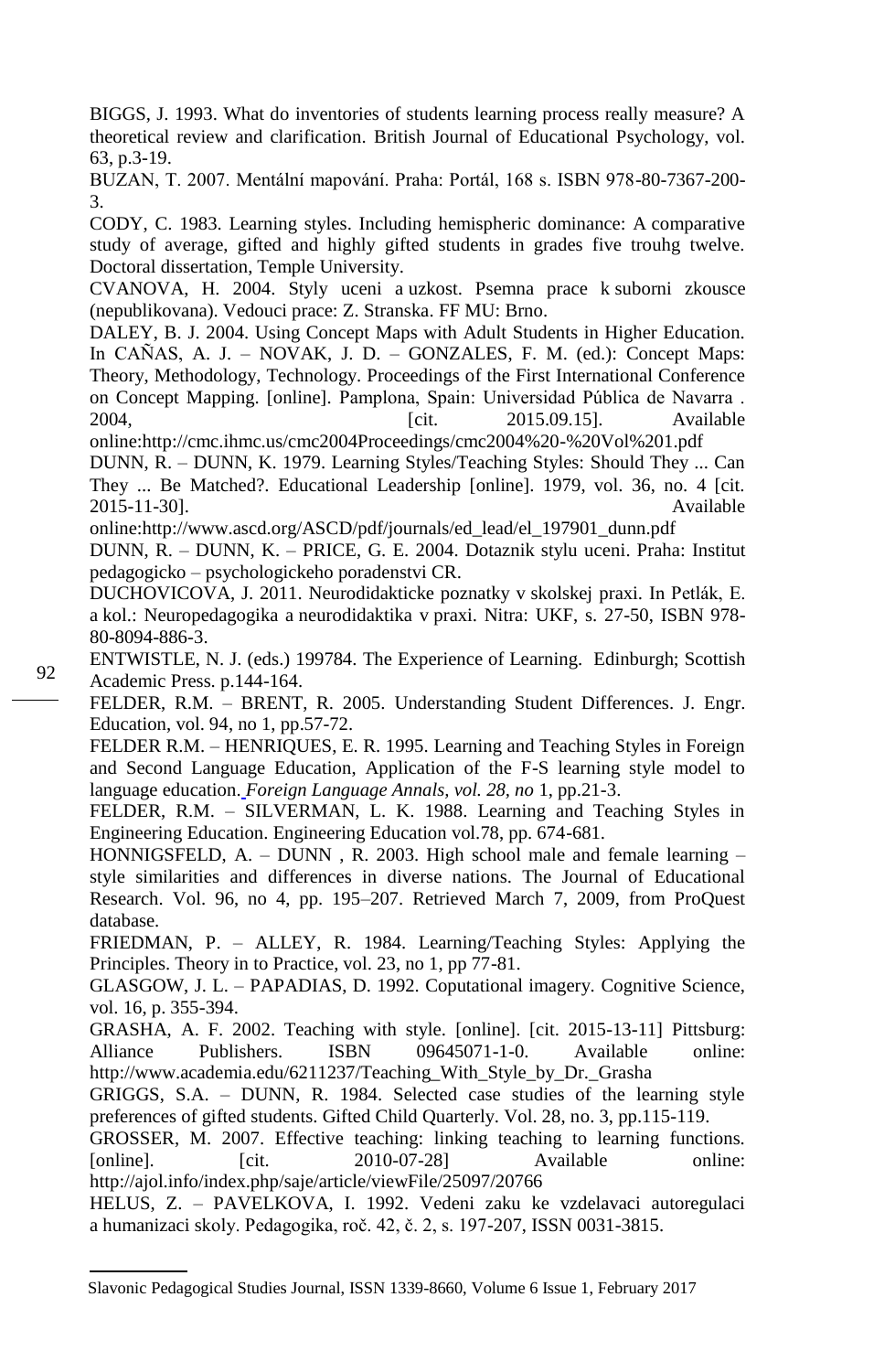HONEY, P. – MUMFORD, A. 1992. The Manual of Learning Styles. 3rd Ed. Maidenhead: Peter Honey. 94 s. ISBN-10- 0950844470.

JOYCE, A. 2008. Meaningful reception learning & Schema theory. In Learning & cognition. [online]. [cit. 2013-22-03]. Available online: <http://www.indiana.edu/~p540alex/unit4.html>

KALISKA, L. 2009. Koncepcia ucebnych stylov so zameranim na teoriu D. A. Kolba. Banská Bystrica: OZ Pedagóg PF UMB. 96 s. ISBN 978-80-8083-827-0.

KOHOUTEK, R. a kol. 1996. Zaklady pedagogicke psychologie. Brno: CERM s. r.o., 544 s. ISBN 80-8586794X.

KOSSLYN, S. M. 1994. Image and brain: The resolution of the imagery debate. Cambridge, Mass: MIT Press, 516 s. ISBN 0-262-11184-5.

LITZINGER, T.A. – LEE, S.H. – WISE, J.C. – FELDER, R.M. 2007. [A](http://www4.ncsu.edu/unity/lockers/users/f/felder/public/ILSdir/ILS_Validation%28JEE-2007%29.pdf)  [Psychometric Study of the Index of Learning Styles.](http://www4.ncsu.edu/unity/lockers/users/f/felder/public/ILSdir/ILS_Validation%28JEE-2007%29.pdf) J. Engr. Education, vol. 96, no. 4, pp. 309-319. [online]. [cit. 2016-22-03]. Available online: http://www4.ncsu.edu/unity/lockers/users/f/felder/public/ILSdir/ILS\_Validation%28J EE-2007%29.pdf

MALA, D. 2009. Skolska matematika: ucebny styl a uspesnost. Nitra: PF UKF. ISBN 978-80-8094-592-3.

MARES, J. 1998. Styly uceni zaku a studentu. Praha: Portál, 239 s. ISBN 8071782467.

MARES, J. 2001. Strukturovanie uciva. In CAP, J., MARES, J.: Psychologie pro ucitele. Praha: Portal. 655 s. ISBN 80- 7178-463-X.

MARES, J. 2011. Uceni a subjektivni mapy pojmu. In Pedagogika, roč. LXI, s. 215- 247, ISSN 1338-0982.

MARES, J. – SKALSKA, H. 1994. LSI – dotaznik stylu uceni pro zaky zakladnich a strednich skol. Psychologia a patopsychologia dietata, vol. 29, no 3, pp. 248–264.

NOVAK, J. D. 1998. Learning, Creating and Using Knowledge: Concept Maps as Facilitative Tools in School and Corporations. 2. edition. Mahwah : Erlbaum, 256 s. ISBN 0-8058-2625-4.

PEARSON, H. 2006. Genetic Information : Codes and enigmas. Nature, 444, 16. List, p. 259-261.

PELOSKOVA, S. 2004. Styly uceni a tvorivost zaku daltonskych skol. Diplomova prace. Vedouci prace: M. Stepankova. Brno: FSS MU.

PETLAK, E. – FENYVESIOVA, L. 2009. Interakcia vo vyucovani. Bratislava : Iris, 137 s. ISBN 978-80-89256-31-0.

PERUSICH, K. 2010. System Diagnosis Using Fuzzy Cognitive Maps, Cognitive Maps. In PERUSICH, K. (Ed.): InTech, DOI: 10.5772/7117. Available online: [http://www.intechopen.com/books/cognitive-maps/system-diagnosis-using-fuzzy](http://www.intechopen.com/books/cognitive-maps/system-diagnosis-using-fuzzy-cognitive-maps)[cognitive-maps](http://www.intechopen.com/books/cognitive-maps/system-diagnosis-using-fuzzy-cognitive-maps)

PUPALA, B. – OSUSKA, L. 1997. Stimulacia ucenia deti pomocou pojmoveho mapovania. In Pedagogicka revue, roc. XLIX, č. 5-6, s. 210-218, ISSN 1335-1982.

RIDING, R. – RAYNER, S. 2009. Cognitive Styles and Learning Strategies. London: David Fulton Publish. 217 s. ISBN 1-85346-480-5.

SMITH, L. – RENZULLI, J. 1984. Learning style preferences: A practical approach for classroom teachers. Theory Into Practice, vol. 23, no.1, pp 44-50.

SOLLAR, T. 2002. Kognitivne/ucebne styly z pohladu veku a vztahu k inteligencii a skolskemu vykonu. Rigorozna praca. Nitra: FSV UKF, 126 s.

STERNBERG, R. J. 1988. Mental self-government: A theory of intellectual styles and their development. Human Development, vol.31, pp.197-224.

SWAN, J. 1997. Using cognitive mapping in management research: Decisions about technical innovation. British Journal of Management. Vol. 8, no. 2, pp. 183-198. ISSN 1045-3172 DOI:<http://dx.doi.org/10.1111/1467-8551.0050>

TAMIR, P. 1996. Science Assessment. In BIRENBAUM, M., DOCHY, F. J. (eds).

Slavonic Pedagogical Studies Journal, ISSN 1339-8660, Volume 6 Issue 1, February 2017